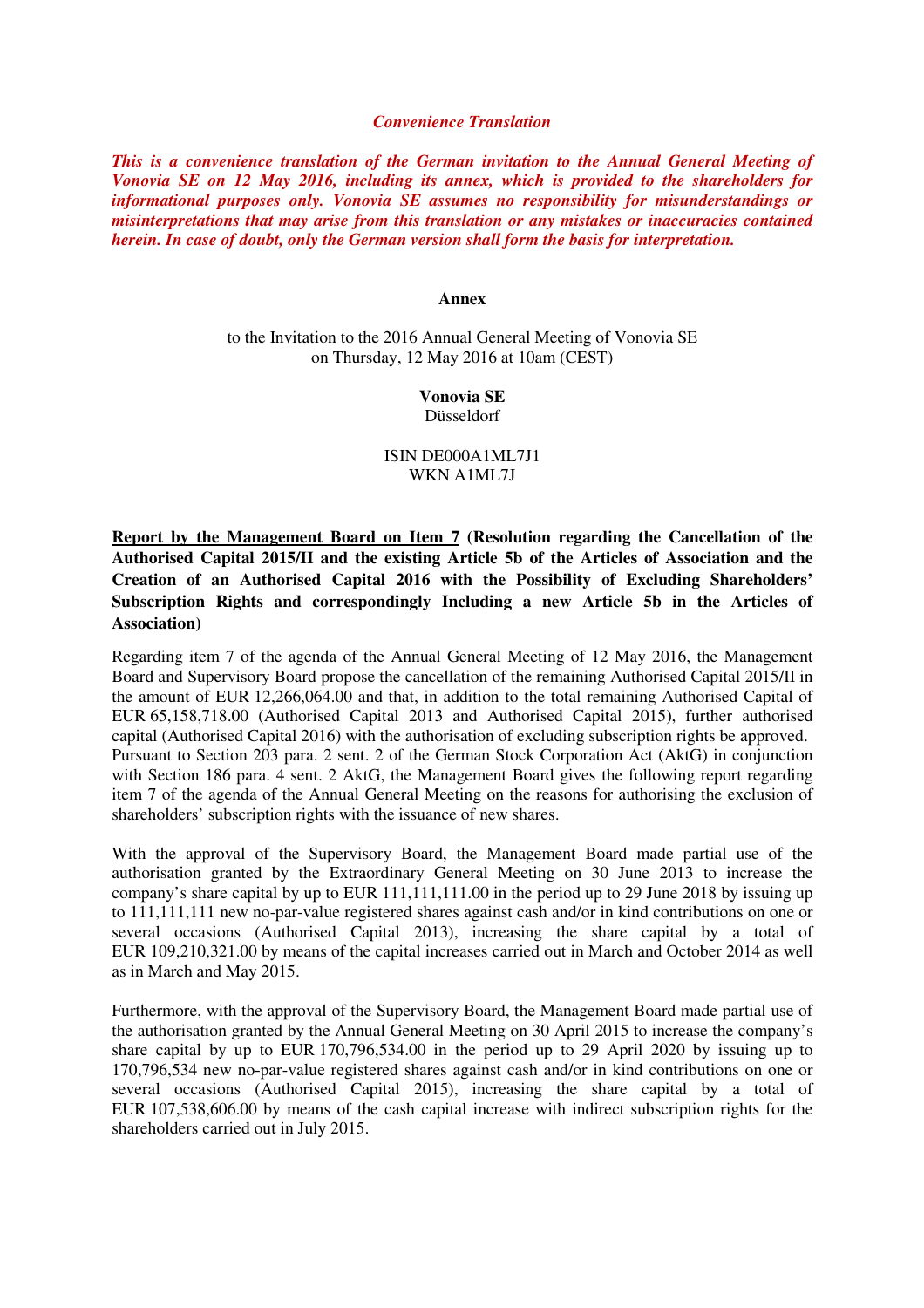To date, the Management Board has not used the authorisation granted to it by the Extraordinary General Meeting (Article 5b of the Articles of Association) on 30 November 2015, for reason of the takeover being considered of Deutsche Wohnen AG, to increase the company's share capital by up to EUR 12,266,064.00 in the period up to 30 November 2016 with the consent of the Supervisory Board by issuing up to 12,266,064 new no-par-value registered shares against cash and/or in kind contributions on one or several occasions (Authorised Capital 2015/II).

Germany's residential property market is characterised by stiff competition for attractive residential property portfolios. The company is therefore dependent on being able to flexibly increase its own funds quickly and comprehensively. Therefore, new additional authorised capital in addition to the remaining Authorised Capital 2013 and the remaining Authorised Capital 2015 is to be approved and the Articles of Association shall be amended accordingly. Authorised Capital 2015/II is to be cancelled.

The new authorised capital (Authorised Capital 2016) proposed in item 7 of the agenda of the Annual General Meeting of 12 May 2016, is designed to enable the Management Board, with the approval of the Supervisory Board, to increase the company's share capital by up to EUR 167,841,594.00 in the period up to 11 May 2021, by issuing up to 167,841,594 new no-par-value registered shares against cash and/or in kind contributions on one or several occasions. The volume of the new Authorised Capital 2016 is therefore approximately 36.02 % of the company's current share capital. Together with the remaining Authorised Capital 2013 and the Authorised Capital 2015 and in accordance with the legally stipulated maximum amount permissible, the authorised capital at the Management Board's disposal would therefore equate to 50 % of the company's current share capital.

The purpose of the Authorised Capital 2016 is to enable the company to continue to raise the capital required for the further development of the company at short notice by issuing new shares and to give it the flexibility to benefit from a favourable market environment at short notice in order to cover its future financing requirements. As the decisions regarding covering future capital requirements generally need to be made at short notice, it is important that the company is not dependent on the rhythm of the annual general meetings or on the long notification period for convening an extraordinary general meeting. The legislator has accommodated these circumstances with the instrument of "authorised capital".

When using the Authorised Capital 2016 in order to issue shares in return for cash contributions, the shareholders are in principle entitled to a subscription right (Section 203 para. 1 sent. 1 in conjunction with Section 186 para. 1 AktG), with an indirect subscription right within the meaning of Section 186 para. 5 AktG also sufficient. The issuance of shares coupled with the granting of such an indirect subscription right is, by law, not to be classified as the exclusion of subscription rights as the shareholders are awarded the same subscription rights as with a direct subscription. For technical reasons, just one or more banks or one or more undertakings operating pursuant to Section 53 para. 1 sent. 1 or Section 53b para. 1 sent. 1 or para. 7 of the German Banking Act (KWG) will be involved in the handling thereof.

Nonetheless, with the approval of the Supervisory Board, the Management Board shall be authorised to exclude subscription rights under certain circumstances.

(i) With the approval of the Supervisory Board, the Management Board shall be authorised to exclude subscription rights for fractional amounts. The purpose of this subscription rights exclusion is to facilitate an issuance fundamentally involving shareholder subscription rights, as it results in a subscription ratio which is technically feasible. The value of each shareholder's fractional amount is generally low and as such their potential dilutive effect is also deemed to be low. In contrast, the cost of an issue without such an exclusion is considerably greater. The exclusion therefore makes the issue more practicable and easier to implement. New shares for which shareholders' subscription rights are excluded as they are fractional amounts are put to the best possible use for the company by being sold on the stock exchange or by other means.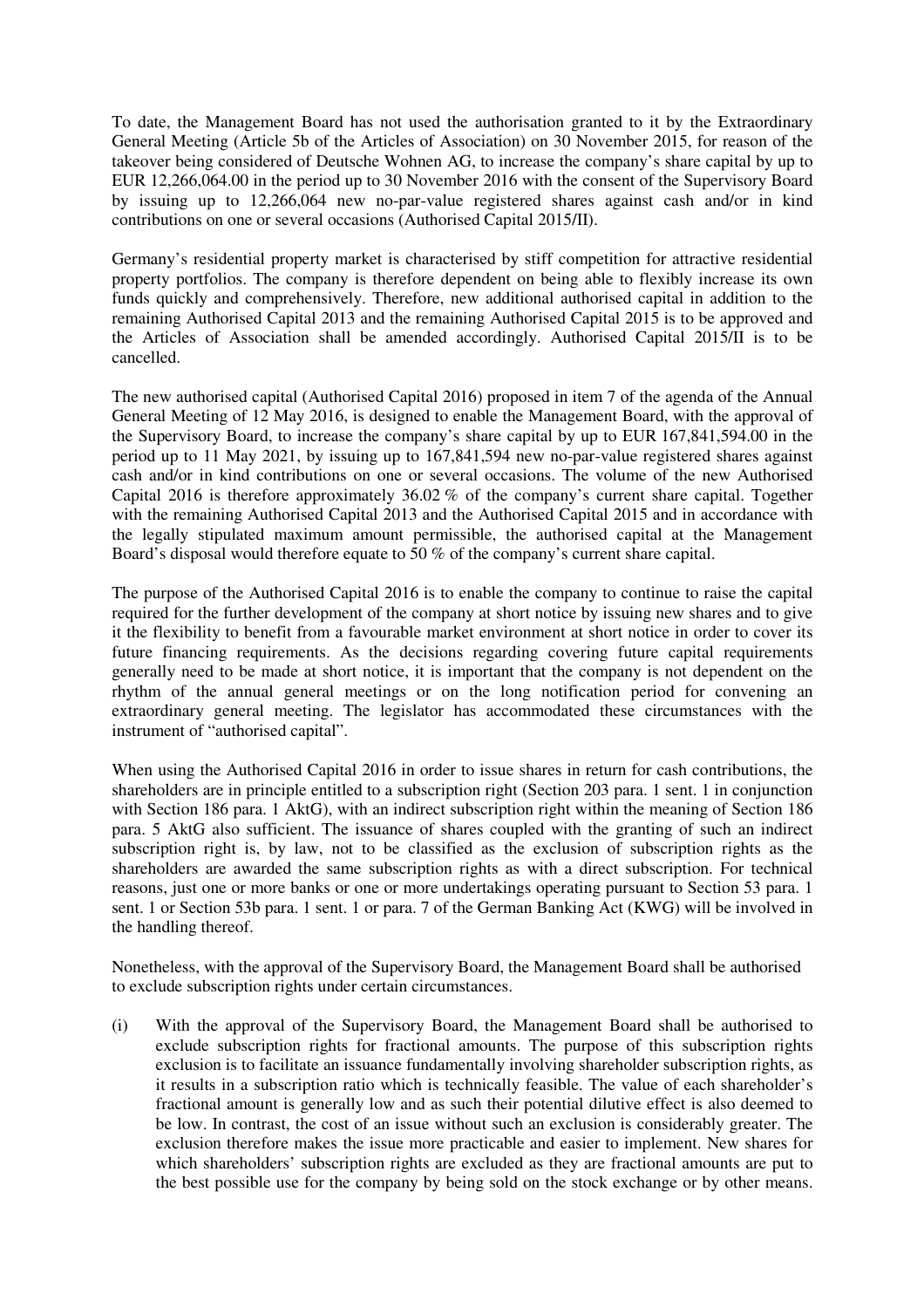The Management Board and Supervisory Board consider the potential exclusion of subscription rights for these reasons to be objectively justified and, weighed against the interests of the shareholders, to also be appropriate.

- (ii) Furthermore, the Management Board shall be authorised, with the approval of the Supervisory Board, to exclude subscription rights insofar as is necessary to grant the holders/creditors of convertible bonds, warrant bonds, profit participation rights and/or participating bonds (or combinations thereof) (hereinafter collectively "bonds") subscription rights to new shares. The issue conditions of bonds with conversion or option rights or obligations regularly include an anti-dilution provision that grants the holders/creditors subscription rights to new shares issued in subsequent share issuances and on the basis of other specific measures. They are thus treated as if they were already shareholders. For bonds to feature such an anti-dilution measure, shareholders' subscription rights for these shares have to be excluded. This serves to implement the issuance of the bonds and is therefore in the interests of the shareholders regarding an optimum financial structure for the company. Further, the exclusion of subscription rights for the holders/creditors of bonds has the advantage that, in the event that the authorisation is exercised, the option or conversion price does not have to be reduced for the holders/creditors of existing bonds in accordance with the corresponding bond conditions. This allows for a great inflow of funds and is therefore in the interests of the company and its shareholders.
- (iii) Subscription rights may additionally be excluded in the case of cash capital increases provided that the shares are issued at a price that does not significantly undercut the stock market price and such a capital increase does not exceed 10 % of the share capital (simplified exclusion of subscription rights pursuant to Section 186 para. 3 sent. 4 AktG). The authorisation enables the company to react flexibly to favourable capital market situations and to issue new shares very quickly, i.e. without meeting the requirement of a two week subscription offer period. The exclusion of subscription rights enables the Company to act quickly and to place shares close to the stock market price, i.e. without the general discount required in connection with subscription right issuances. This creates the parameters for achieving the highest possible disposal amount and for the greatest possible strengthening of the company's equity. The authorisation of the simplified exclusion of subscription rights is objectively justified not only by the fact that a greater cash inflow can often be achieved as a result.

Such a capital increase must not exceed 10 % of the share capital in existence neither at the time the authorisation becomes effective nor at the time it will be exercised. The resolution proposal also provides for a deduction clause. The company's treasury shares that are sold during the term of this authorisation subject to the exclusion of shareholders' subscription rights pursuant to Section 71 para. 1 no. 8 sent. 5 halfsentence 2 in conjunction with Section 186 para. 3 sent. 4 AktG are to be included in the 10 % cap on the share capital that concerns this exclusion of subscription rights. Any shares already issued or to be issued to satisfy bonds with conversion or option rights or obligations are also to be included in this 10 % cap on the share capital, insofar as these bonds were issued during the term of this authorisation subject to the exclusion of subscription rights pursuant to Section 186 para. 3 sent. 4 AktG. Shares issued during the term of this authorisation pursuant to Section 186 para. 3 sent. 4 AktG on the basis of other corporate action and subject to the exclusion of shareholders' subscription rights, particularly those under Authorised Capital 2013 and Authorised Capital 2015, are likewise to be included in this 10 % cap on the share capital. This inclusion is effected in line with the shareholders' interests that their investments be diluted as little as possible. The upper limit, decreased under the preceding inclusion clause, shall be increased again pursuant to or in line with Section 186 para. 3 sent. 4 AktG when the Annual General Meeting resolution on new authorisation to exclude shareholder subscription rights becomes effective after the decrease, to the extent of the new authorisation, but up to a maximum of  $10\%$  of the share capital in accordance with the stipulations of sentence 1 of this paragraph. This is because in this case (or cases), the Annual General Meeting again has the opportunity to decide on the simplified exclusion of subscription rights, meaning that the reason for inclusion had ceased to apply.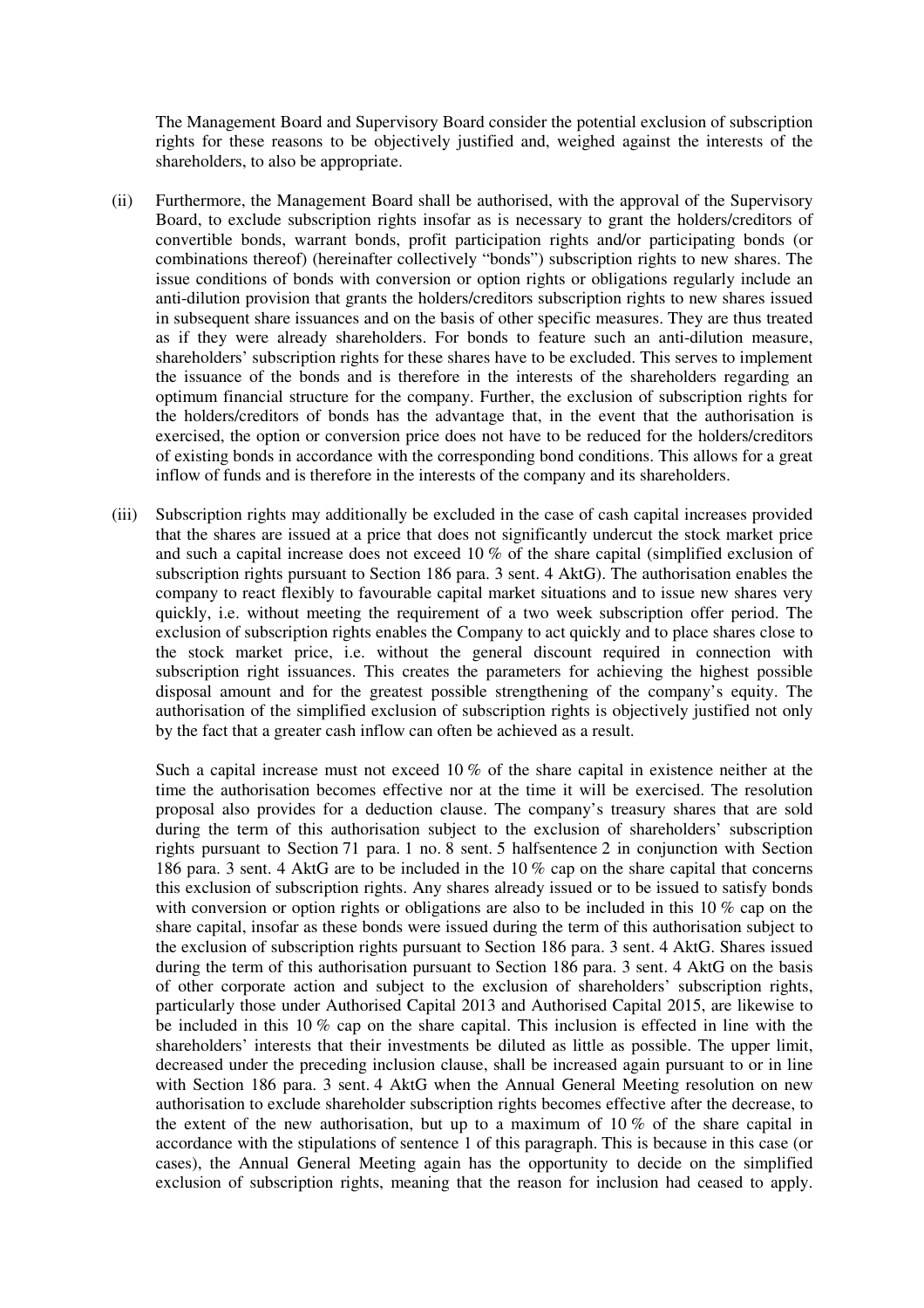When the new authorisation on the simplified exclusion of subscription rights comes into force, the ban regarding the authorisation for issuing the bonds without shareholder subscription rights that came into being by means of the use of the authorisation for issuing of new shares or for issuing bonds or by means of the sale of the company's own shares will namely be cancelled. On the basis of the identical majority requirements for such a resolution, the renewed authorisation for the simplified exclusion of subscription rights will at the same time also contain – insofar as the statutory requirements are observed – a confirmation regarding the authorisation resolution on the creation of the Authorised Capital 2016. In the event of authorisation for excluding subscription rights in direct or analogous application of Section 186 para. 3 sent. 4 AktG being used again, inclusion shall occur again.

The simplified exclusion of subscription rights is conditional to the issue price for the new shares not being significantly below the stock market price. Subject to specific circumstances in individual cases, any reduction compared with the current stock market price or a volumeweighted stock market price over an appropriate number of trading days prior to the definitive determination of the issue price may not exceed approximately 5 % of the stock market price in question. This takes into account the shareholders' need for protection from a dilution of the value of their investments. Determining an issue price close to the stock market price ensures that the value of subscription rights for the new shares would, in practical terms, be very low. The shareholders have the opportunity to maintain their relative investments by effecting additional stock market purchases.

(iv) Subscription rights may also be excluded in the event of capital increases against contributions in kind. The company should remain able to acquire in particular – but not only – companies, parts of companies, shareholdings in companies (this may also be implemented by way of a merger or other transformation law measures) and other assets (including receivables), properties and property portfolios relating to an intended acquisition or to respond to offers of acquisitions or mergers in order to strengthen its competitiveness and to boost its profitability and its enterprise value. The exclusion of subscription rights should also serve to satisfy convertible bonds and/or warrant bonds or combinations thereof issued against contributions in kind. Practice has shown that shareholders in attractive acquisition properties are to some extent very interested in acquiring the company's (voting) shares as a consideration, for example in order to maintain a certain degree of influence over the contribution in kind. From the point of view of an optimum financing structure, another argument in favour of offering a consideration not only as cash payments, but also or exclusively in the form of shares is that, based on the degree to which new shares can be used as an acquisition currency, the company's liquidity is protected, borrowing is avoided and the buyer(s) participate in future price development opportunities. This improves the company's competitive position in the event of acquisitions.

The option of using company shares as an acquisition currency gives the company the necessary scope to exploit such acquisition opportunities quickly and flexibly and enables it to acquire even large units in exchange for the granting of shares. Under certain circumstances, it should also be possible to acquire commodities (in particular property portfolios or shares in property companies) in exchange for shares. In both instances, shareholders' subscription rights must be excluded. As such acquisitions frequently have to happen at short notice, it is important that they are not, as a rule, subject to the approval of the Annual General Meeting, which only convenes once a year. Authorised capital is needed which the Management Board can avail itself of quickly with the approval of the Supervisory Board.

The same applies to satisfying conversion and option rights or obligations relating to bonds likewise issued for the purpose of acquiring companies, parts of companies, shareholdings in companies and other assets and subject to the exclusion of shareholders' subscription rights on the basis of the authorisation granted pursuant to item 8 of the agenda of the Annual General Meeting on 12 May 2016. The shares are issued against contributions in kind, either in the form of the bond being contributed or in the form of consideration in kind relating to the bond. This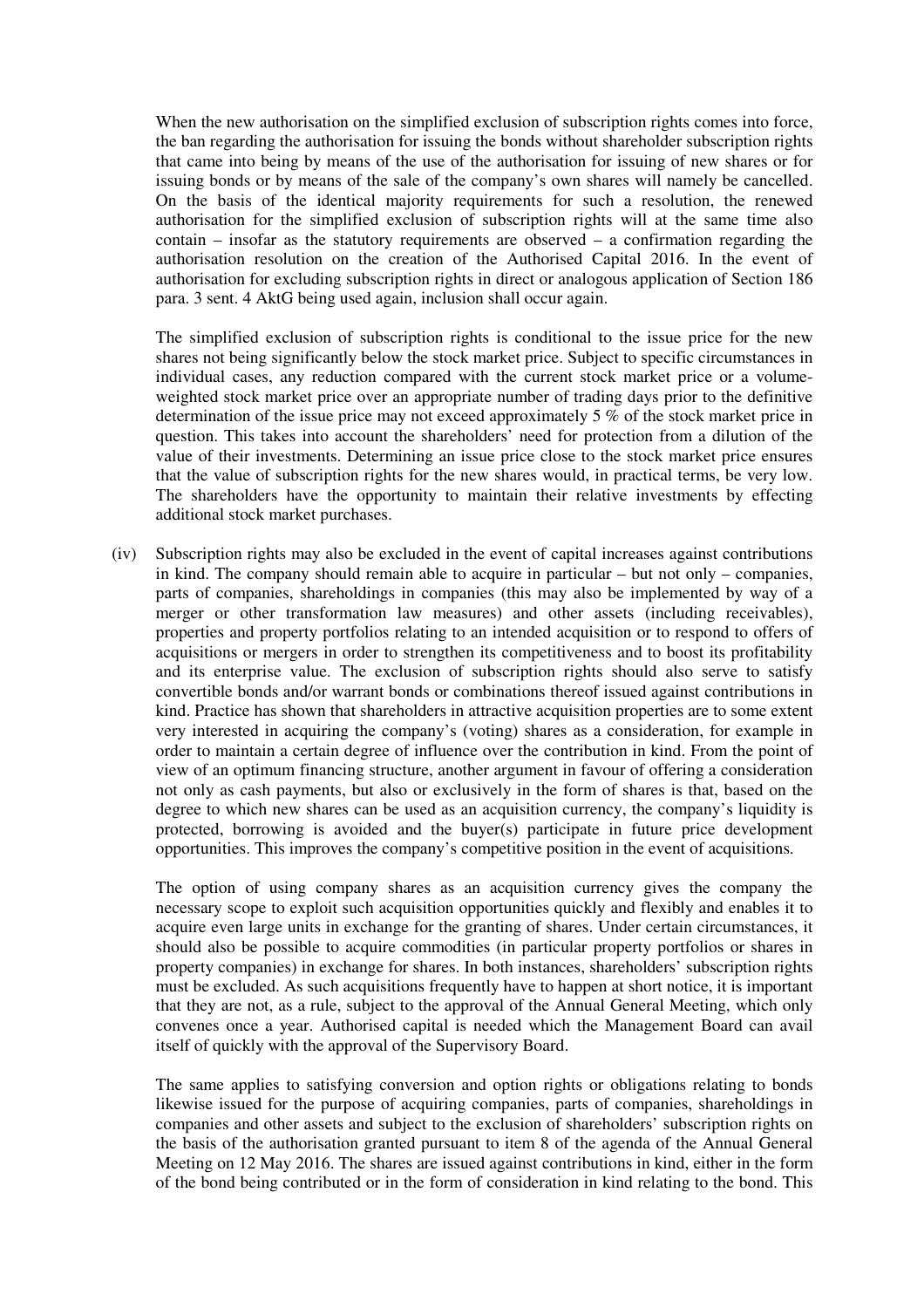leads to an increase in the company's flexibility while satisfying the conversion or option rights or obligations. Offering bonds in lieu of or in addition to granting shares or cash payments can represent an attractive alternative that increases the company's competitive chances in acquisitions due to their additional flexibility. The shareholders are protected by the subscription rights to which they are entitled when bonds with conversion or option rights or obligations are issued.

The instances in which subscription rights for bonds with conversion rights and obligations may be excluded are outlined in the report relating to item 8 of the agenda of the Annual General Meeting on 12 May 2016. If the opportunity presents itself to merge with other companies or to acquire companies, parts of companies, shareholdings in companies or other assets, the Management Board shall, in each case, carefully consider whether it should exercise its authority to effect a capital increase by granting new shares. This includes, in particular, determining the valuation ratio of the company and the acquired company investment or other assets and determining the new shares issue price and the other share issue conditions. The Management Board shall only use the authorised capital if it believes the merger or the acquisition of a company or a share in a company or the investment acquisition in exchange for the granting of new shares is in the best interests of the company and its shareholders. The Supervisory Board shall only grant its necessary approval if it has reached the same conclusion.

(v) In addition, subscription rights can be excluded in relation to the issue of 2,500,000 new nopar-value registered shares to issue shares to the employees of the company or of affiliated companies within the meaning of Section 15 AktG to the exclusion of the members of the company's Management Board and Supervisory Board and the members of the management boards, supervisory boards and other bodies of affiliated companies. This gives the company the opportunity to acknowledge the achievements of its employees and of the employees of its affiliated companies within the meaning of Section 15 AktG by issuing shares, and to thus allow the employees to participate in the company's success. This is also in the interests of the shareholders. Only if shareholders' subscription rights are excluded the company can issue shares to its employees. In contrast, the shareholders have the opportunity to maintain their share of the company's share capital at all times by effecting additional stock market purchases.

The above authorisations (i) to (v) to exclude subscription rights in the event of capital increases against cash and/or in kind contributions are limited to an amount not exceeding 20 % of the share capital, either at the time at which this authorisation becomes effective or at the time at which it is exercised. The above 20 % cap is also to include treasury shares sold during the term of this authorisation subject to the exclusion of subscription rights and any shares issued to satisfy bonds, insofar as the bonds were issued subject to the exclusion of shareholders' subscription rights during the term of this authorisation due to the authorisation stipulated in item 10 of the agenda of the Annual General Meeting of 30 April 2015 or subject to the exclusion of shareholders' subscription rights during the term of this authorisation due to the authorisation stipulated in item 8 of the agenda of the Annual General Meeting of 12 May 2016. Shares issued during the term of this authorisation pursuant to Section 186 para. 3 sent. 4 AktG on the basis of other corporate action and subject to the exclusion of shareholders' subscription rights, particularly those under Authorised Capital 2013 and Authorised Capital 2015, are likewise to be included in this aforementioned 20 % cap on the share capital. This restriction also limits the potential dilution of the voting rights of the shareholders in relation to whom subscription rights have been excluded. The cap, decreased under the preceding inclusion clause, shall be increased again when the Annual General Meeting resolution on new authorisation to exclude shareholder subscription rights becomes effective after the decrease, to the extent of the new authorisation, but up to a maximum of 20 % of the share capital in accordance with the stipulations of sentence 1 of this paragraph. This is because in this case (or cases), the Annual General Meeting again has the opportunity to decide on the simplified exclusion of subscription rights, meaning that the reason for inclusion had ceased to apply. With all of these circumstances having been considered, the authorisation to exclude subscription rights within the limits outlined is necessary, suitable, appropriate and in the interests of the company.